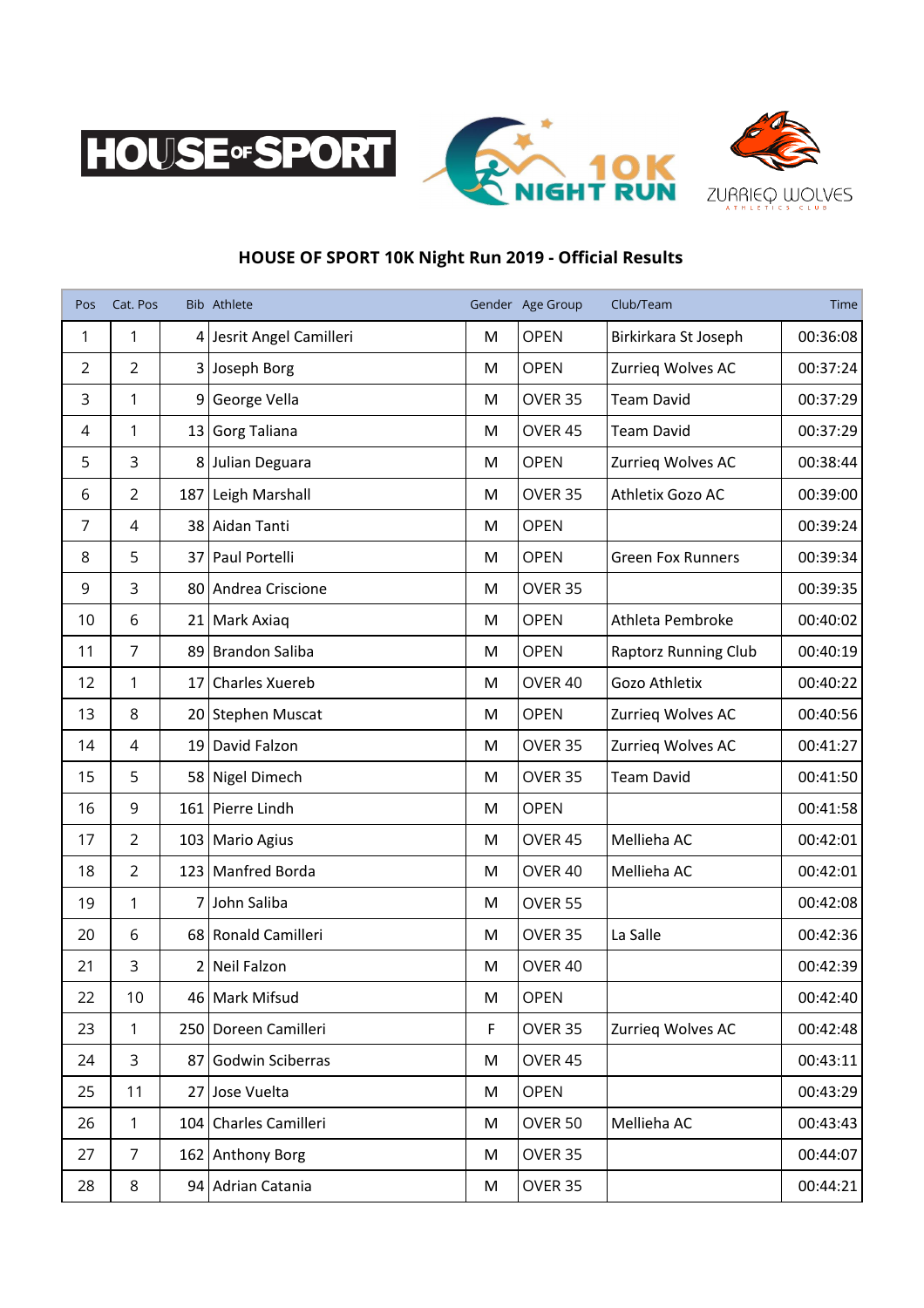| 29 | 1              | 244 Tara Borg Manche        | F  | <b>OPEN</b>        | Hudson                      | 00:44:21 |
|----|----------------|-----------------------------|----|--------------------|-----------------------------|----------|
| 30 | 12             | 153 Julian Sammut           | M  | <b>OPEN</b>        |                             | 00:44:23 |
| 31 | 13             | 134 Andre Cauchi            | M  | <b>OPEN</b>        | Team Fabio                  | 00:44:27 |
| 32 | 1              | 168 Louis Cutajar           | M  | OVER <sub>65</sub> | St. Patrick's AC            | 00:44:33 |
| 33 | 9              | 88 Mark Cassar              | M  | OVER 35            |                             | 00:44:59 |
| 34 | 14             | 151   Miguel Pulido         | M  | <b>OPEN</b>        |                             | 00:45:13 |
| 35 | $\overline{2}$ | 107 Michael Camilleri       | M  | OVER 55            | <b>AS Libertas</b>          | 00:45:14 |
| 36 | 10             | 155 Chris Vella             | M  | OVER 35            | Agones SFC                  | 00:45:18 |
| 37 | $\overline{2}$ | 338 Jolene Debattista       | F  | <b>OPEN</b>        | Athletix AC                 | 00:45:28 |
| 38 | 15             | 85   Martin Grech           | M  | <b>OPEN</b>        |                             | 00:45:55 |
| 39 | 16             | 124 Alejandro Cutillas      | M  | <b>OPEN</b>        |                             | 00:45:55 |
| 40 | 11             | 105 Trevor De Giorgio       | M  | OVER 35            | Mellieha AC                 | 00:45:59 |
| 41 | 4              | 36 Robert Caruana           | M  | OVER 40            |                             | 00:46:00 |
| 42 | 12             | 135 Christopher Vella       | M  | OVER 35            | Zurrieg Wolves AC           | 00:46:01 |
| 43 | 13             | 184 Chris Scott             | M  | OVER 35            | <b>Team Fabio</b>           | 00:46:17 |
| 44 | 14             | 101 Simon Paul Borg         | M  | OVER 35            |                             | 00:46:19 |
| 45 | 17             | 95   Mark Cassar            | M  | <b>OPEN</b>        |                             | 00:46:20 |
| 46 | 18             | 176 Mark Piscopo            | M  | <b>OPEN</b>        | <b>Team Fabio</b>           | 00:46:36 |
| 47 | 15             | 190 Iliyan Petkov           | M  | OVER 35            |                             | 00:46:36 |
| 48 | 5              | 49 Mark Vassallo            | M  | OVER 40            | Zurrieg Wolves AC           | 00:46:37 |
| 49 | 16             | 120 Trevor Spiteri          | M  | OVER 35            |                             | 00:46:51 |
| 50 | 19             | 119 Christopher Cilia       | M  | <b>OPEN</b>        |                             | 00:47:05 |
| 51 | 20             | 91 Philip Abela             | M  | <b>OPEN</b>        |                             | 00:47:07 |
| 52 | 21             | 30 Yoram Falzon             | M  | <b>OPEN</b>        |                             | 00:47:13 |
| 53 | 4              | 5 Adrian Grech              | M  | OVER 45            | Zurrieg Wolves AC           | 00:47:16 |
| 54 | $\mathbf{1}$   | 277 Helen Stewart           | F  | OVER 40            |                             | 00:47:19 |
| 55 | $\overline{2}$ | 264 Davina Spriggs          | F. | OVER 40            | <b>Raptorz Running Club</b> | 00:47:29 |
| 56 | 6              | 110 Glenn Calleja           | M  | OVER 40            |                             | 00:47:39 |
| 57 | 7              | 251 Stephen Aquilina        | M  | OVER 40            |                             | 00:47:54 |
| 58 | 22             | 139 Maxim Albatov           | M  | <b>OPEN</b>        |                             | 00:48:01 |
| 59 | 17             | 33 Cleaven Ordway           | M  | OVER 35            |                             | 00:48:13 |
| 60 | 23             | 159 Clayton Fiott           | M  | <b>OPEN</b>        |                             | 00:48:34 |
| 61 | $\overline{2}$ | 269 Marcelle Borg Degiorgio | F  | OVER 35            |                             | 00:48:42 |
| 62 | 3              | 1 Maria Attard              | F  | <b>OPEN</b>        | Zurrieg Wolves AC           | 00:48:44 |
| 63 | 18             | 29 Jose Ramon De Miguel     | M  | OVER 35            | <b>SO3</b>                  | 00:48:51 |
| 64 | 8              | 181 Keith Schembri          | M  | OVER 40            |                             | 00:49:00 |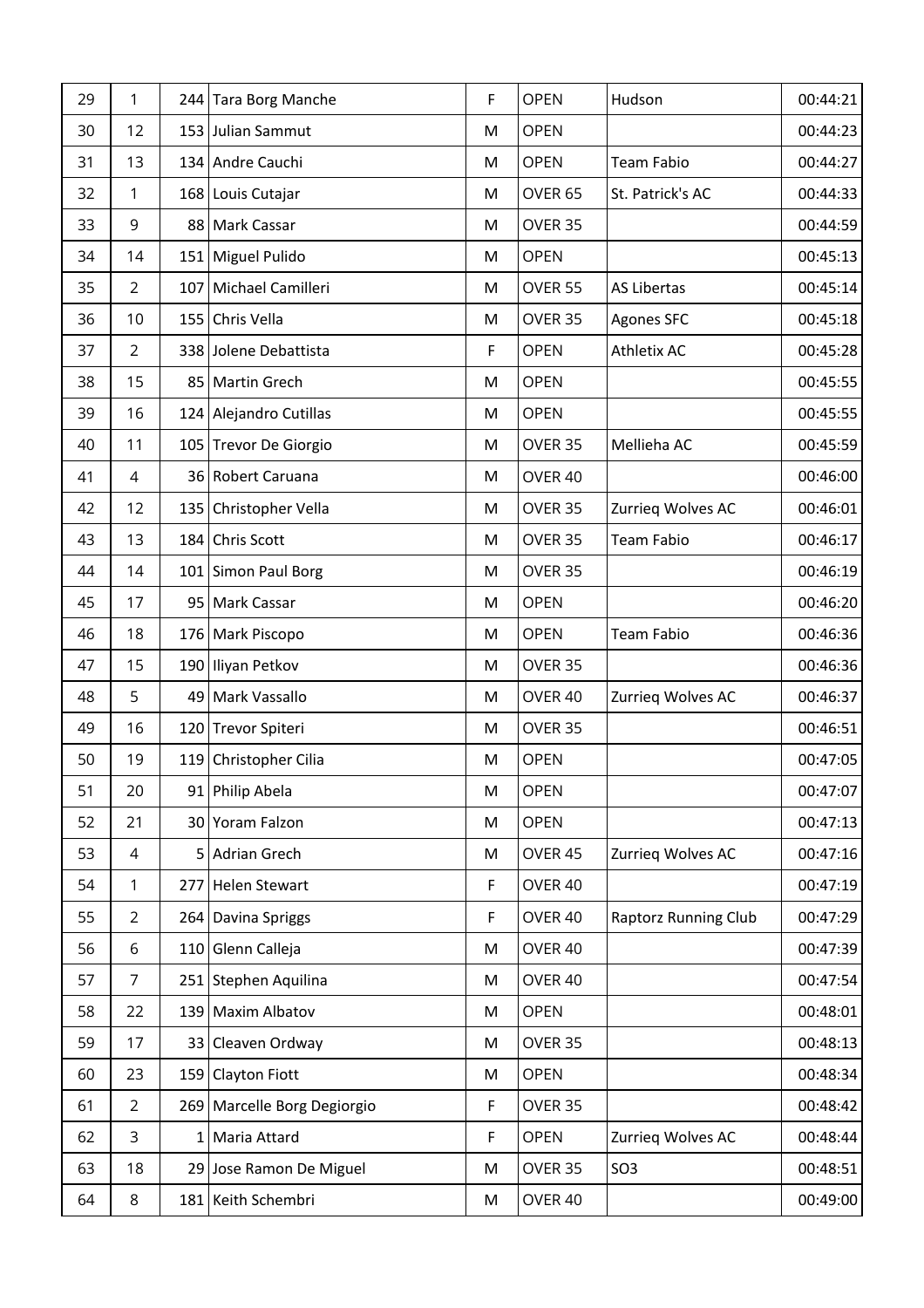| 65  | 19             | 150 Kevin Willie                | M | OVER 35            |                        | 00:49:07 |
|-----|----------------|---------------------------------|---|--------------------|------------------------|----------|
| 66  | 20             | 50 Radek Zakaszewski            | M | OVER 35            |                        | 00:49:08 |
| 67  | 4              | 288 Michaela Gabrielova         | F | <b>OPEN</b>        |                        | 00:49:11 |
| 68  | 24             | 65 Shawn Cassar                 | M | <b>OPEN</b>        | <b>BOV</b>             | 00:49:32 |
| 69  | 9              | 117 Gordon Buttigieg            | M | OVER 40            | I & J Fitness Mosta    | 00:49:35 |
| 70  | 25             | 133 Jeremy Busuttil             | M | <b>OPEN</b>        |                        | 00:49:41 |
| 71  | 10             | 136 Kevin Gafa'                 | M | OVER 40            | Team Georgierun        | 00:49:47 |
| 72  | 11             | 137 Natalino Caruana de Brincat | M | OVER 40            |                        | 00:49:52 |
| 73  | 26             | 25 Christian Attard             | M | <b>OPEN</b>        |                        | 00:49:54 |
| 74  | 5              | 57 Stuart Fairbairn             | M | OVER 45            |                        | 00:49:54 |
| 75  | 27             | 138 Glen Borg                   | M | <b>OPEN</b>        |                        | 00:49:55 |
| 76  | 12             | 96 Stuart Caruana               | M | OVER 40            |                        | 00:50:20 |
| 77  | 28             | 127 Daniel Cassar               | M | <b>OPEN</b>        |                        | 00:50:21 |
| 78  | 6              | 69 Roderick Grixti              | M | OVER <sub>45</sub> |                        | 00:50:24 |
| 79  | 5              | 292 Lara Grech                  | F | <b>OPEN</b>        |                        | 00:50:28 |
| 80  | 13             | 102   Nicholai Spiteri          | M | OVER 40            |                        | 00:50:40 |
| 81  | 29             | 185 Shane Holmes                | M | <b>OPEN</b>        |                        | 00:50:44 |
| 82  | 1              | 302 Doris Farrugia              | F | OVER 50            | Bank of Valletta       | 00:50:51 |
| 83  | $\overline{7}$ | 170 Pliotr Borochowski          | M | OVER 45            | Mellieha AC            | 00:51:06 |
| 84  | 30             | 145 lan Zahra                   | M | <b>OPEN</b>        |                        | 00:51:08 |
| 85  | 8              | 112 Jesmond Zammit              | M | OVER 45            | <b>Agones SFC</b>      | 00:51:33 |
| 86  | 6              | 261 Maria Formosa               | F | <b>OPEN</b>        |                        | 00:51:33 |
| 87  | $\overline{7}$ | 283 Anna Wyrembek               | F | <b>OPEN</b>        |                        | 00:52:13 |
| 88  | 14             | 167 Matthew Pisani              | M | OVER 40            |                        | 00:52:16 |
| 89  | 9              | 140 Adrian Attard               | M | OVER 45            |                        | 00:52:17 |
| 90  | $\overline{2}$ | 121 Philippe Lonfat             | M | OVER 50            |                        | 00:52:19 |
| 91  | 21             | 45   Federico Milanetti         | M | OVER 35            |                        | 00:52:24 |
| 92  | 31             | 106 Justin Attard               | M | <b>OPEN</b>        |                        | 00:52:26 |
| 93  | 1              | 70 Godwin Tonna                 | M | OVER <sub>60</sub> |                        | 00:52:31 |
| 94  | 8              | 330 Lorna Mifsud                | F | <b>OPEN</b>        |                        | 00:52:33 |
| 95  | 22             | 63 Andrew Wilkinson             | M | OVER 35            | <b>Almost Athletes</b> | 00:52:44 |
| 96  | 32             | 81 Jean Paul Abela              | M | <b>OPEN</b>        |                        | 00:52:44 |
| 97  | 15             | 75 Noel Zammit                  | M | OVER 40            |                        | 00:52:46 |
| 98  | 33             | 144 Warren Sammut               | M | <b>OPEN</b>        |                        | 00:52:47 |
| 99  | 23             | 56 David Frendo                 | M | OVER 35            |                        | 00:52:48 |
| 100 | 9              | 325 Chrystal Debattista         | F | <b>OPEN</b>        |                        | 00:52:50 |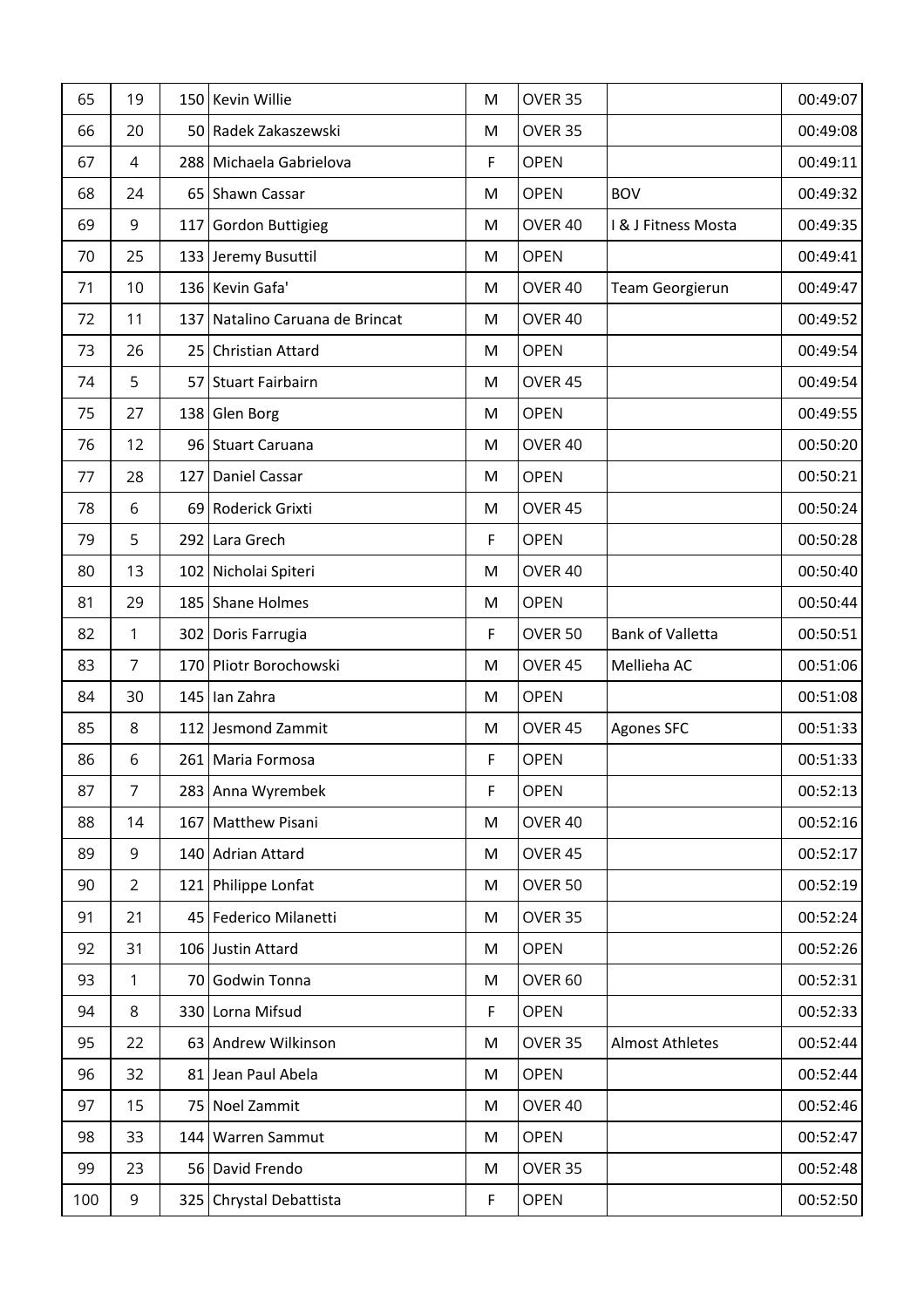| 101 | 34             | 116 Matthew Mercieca Balbi       | M | <b>OPEN</b> | La Salle                    | 00:52:56 |
|-----|----------------|----------------------------------|---|-------------|-----------------------------|----------|
| 102 | 24             | 93 Mario Camilleri Brennan       | M | OVER 35     |                             | 00:53:05 |
| 103 | 16             | 92 Stephen Decelis               | M | OVER 40     |                             | 00:53:35 |
| 104 | 35             | 60 Andrew Caruana                | M | <b>OPEN</b> |                             | 00:53:36 |
| 105 | 36             | 163 Kevin FA <sup>1</sup> singer | M | <b>OPEN</b> |                             | 00:53:37 |
| 106 | 10             | 324 Angele Ellul                 | F | <b>OPEN</b> |                             | 00:53:45 |
| 107 | 11             | 281 Sini Rantala                 | F | <b>OPEN</b> |                             | 00:53:56 |
| 108 | 12             | 267 Christine Sammut             | F | <b>OPEN</b> |                             | 00:53:57 |
| 109 | 13             | 327 Debbie Osmond                | F | <b>OPEN</b> |                             | 00:53:58 |
| 110 | 14             | 331 Nadia Mifsud                 | F | <b>OPEN</b> |                             | 00:54:02 |
| 111 | 25             | 78 Patrick Mangion               | M | OVER 35     |                             | 00:54:15 |
| 112 | 26             | 61 Stephen Azzopardi             | M | OVER 35     |                             | 00:54:19 |
| 113 | 15             | 312 Vickyleen Muscat             | F | <b>OPEN</b> |                             | 00:54:22 |
| 114 | $\overline{2}$ | 308 Muriel Thake                 | F | OVER 50     |                             | 00:54:23 |
| 115 | $\overline{2}$ | 71 Nicholas Vassallo             | M | OVER 65     |                             | 00:54:28 |
| 116 | 27             | 158 Saviour Aquilina             | M | OVER 35     |                             | 00:54:31 |
| 117 | 28             | 114 Adam Briffa                  | M | OVER 35     |                             | 00:54:39 |
| 118 | 10             | 164 Sung Yong Yang               | M | OVER 45     | Bels                        | 00:54:43 |
| 119 | 37             | 48 Charlot Attard                | M | <b>OPEN</b> |                             | 00:54:46 |
| 120 | 16             | 319 Hande Ozke                   | F | <b>OPEN</b> | Volt Floyd                  | 00:54:54 |
| 121 | 17             | 72 Trevor Calafato               | M | OVER 40     |                             | 00:54:57 |
| 122 | 11             | 28 Massimo Cremona               | M | OVER 45     | Evolve                      | 00:54:59 |
| 123 | 12             | 99 Lawrence Buttigieg            | M | OVER 45     |                             | 00:55:00 |
| 124 | 17             | 318 Margherita Palazzo           | F | <b>OPEN</b> |                             | 00:55:18 |
| 125 | 3              | 337 Roberta Buhagiar             | F | OVER 35     | <b>Raptorz Running Club</b> | 00:55:20 |
| 126 | 18             | 12 David Azzopardi               | M | OVER 40     | Zurrieg Wolves AC           | 00:55:23 |
| 127 | 1              | 260 Davina Bonello Ghio          | F | OVER 45     |                             | 00:55:35 |
| 128 | 29             | 186 Noel Cremona                 | M | OVER 35     | Gozo Atheltix               | 00:55:36 |
| 129 | 4              | 284 Linda Fabian                 | F | OVER 35     |                             | 00:55:48 |
| 130 | 5              | 315 Antonella Grech              | F | OVER 35     |                             | 00:55:53 |
| 131 | 19             | 137 Natalino Caruana de Brincat  | M | OVER 40     |                             | 00:55:53 |
| 132 | 18             | 282 Camilla Engelin              | F | <b>OPEN</b> | Betsson Group Running C     | 00:55:55 |
| 133 | 30             | 79 Matthew McDonnell             | M | OVER 35     |                             | 00:55:56 |
| 134 | 38             | 169 Alexei Mifsud                | M | <b>OPEN</b> |                             | 00:55:59 |
| 135 | 31             | 44   Matthew Ellul               | M | OVER 35     | The motivaters              | 00:55:59 |
| 136 | 3              | 128 Antoine Guillaumier          | M | OVER 50     |                             | 00:55:59 |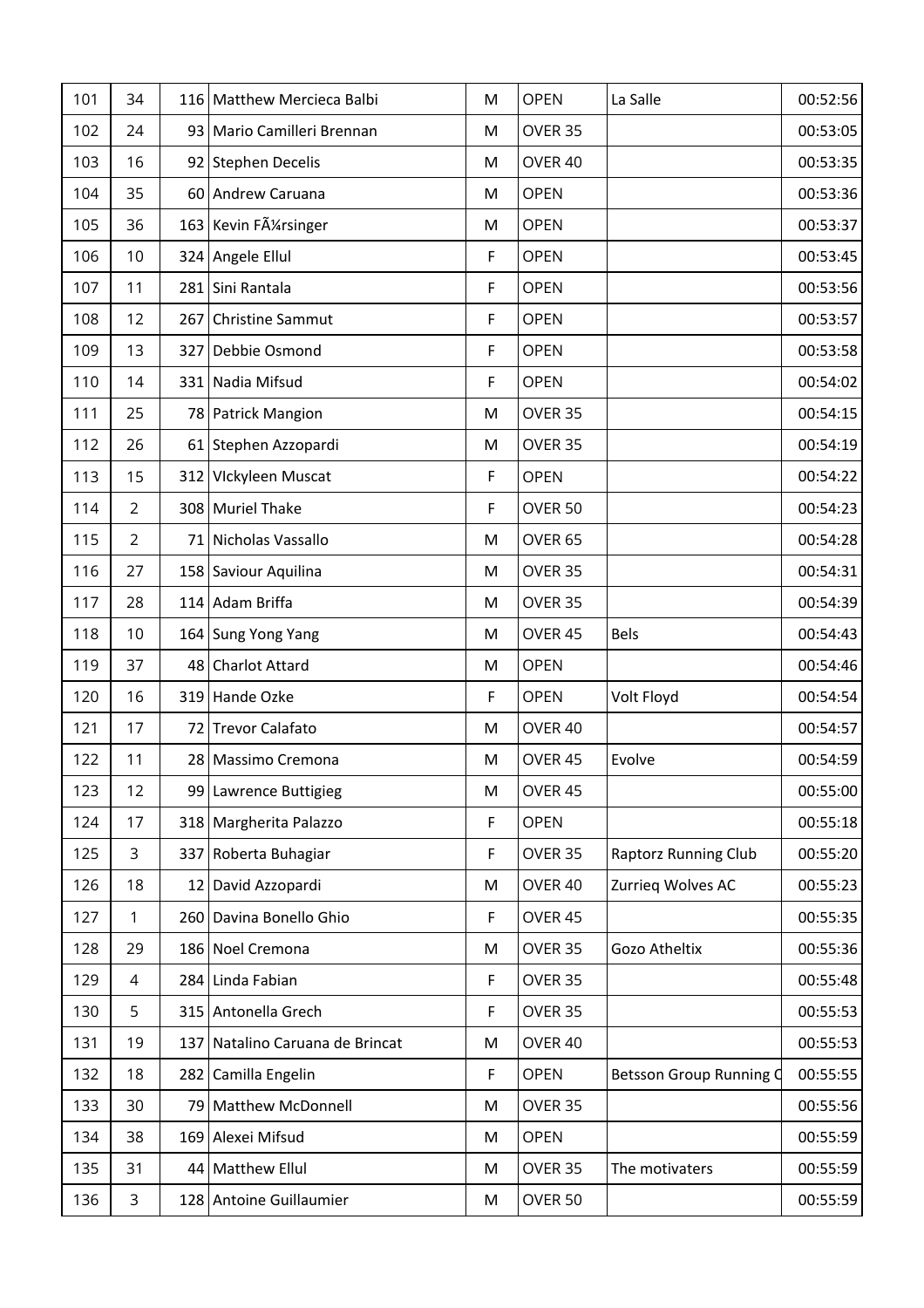| 137 | 39             |    | 118 Clint Falzon           | M  | <b>OPEN</b>        | <b>I&amp;J Fitness Team</b> | 00:56:03 |
|-----|----------------|----|----------------------------|----|--------------------|-----------------------------|----------|
| 138 | 13             |    | 51 Paolo Rossitto          | M  | OVER 45            | Zurrieg Wolves AC           | 00:56:10 |
| 139 | 40             |    | 59   Ivan Scicluna         | M  | <b>OPEN</b>        |                             | 00:56:18 |
| 140 | 19             |    | 246 Inger Cini             | F  | <b>OPEN</b>        |                             | 00:56:22 |
| 141 | 20             |    | 301 Lucianne Calvagna      | F  | <b>OPEN</b>        |                             | 00:56:34 |
| 142 | 3              |    | 339 Rachel Abela           | F  | OVER 50            |                             | 00:56:34 |
| 143 | 21             |    | 262 Pauline Camilleri      | F  | <b>OPEN</b>        |                             | 00:56:48 |
| 144 | 32             |    | 82 Chris Zammit Cordina    | M  | OVER 35            |                             | 00:57:00 |
| 145 | 41             |    | 35 Ryan Demanuele          | M  | <b>OPEN</b>        |                             | 00:57:03 |
| 146 | 42             |    | 66 Matthew Buhagiar        | M  | <b>OPEN</b>        |                             | 00:57:04 |
| 147 | 43             |    | 74 Keith Galea             | M  | <b>OPEN</b>        |                             | 00:57:13 |
| 148 | 14             |    | 109 Natal Attard Bayliss   | M  | OVER 45            |                             | 00:57:19 |
| 149 | 6              |    | 278 Lidia Lauri            | F  | OVER 35            |                             | 00:57:26 |
| 150 | 44             | 67 | Glenn Fenech               | M  | <b>OPEN</b>        |                             | 00:57:39 |
| 151 | 22             |    | 289 Abigail Church         | F  | <b>OPEN</b>        | <b>Agones SFC</b>           | 00:57:42 |
| 152 | 45             |    | 179 John Paul Bonanno      | M  | <b>OPEN</b>        |                             | 00:57:44 |
| 153 | $\overline{7}$ |    | 299 Sue Elen Vella         | F  | OVER 35            |                             | 00:57:45 |
| 154 | 33             |    | 84 Neville Demicoli        | M  | OVER 35            |                             | 00:57:56 |
| 155 | 46             |    | 115 Angelo Rowe            | M  | <b>OPEN</b>        |                             | 00:57:57 |
| 156 | 20             |    | 32 Robert Buhagiar         | M  | OVER 40            |                             | 00:57:58 |
| 157 | 8              |    | 317 Mariebelle Muscat      | F  | OVER 35            |                             | 00:58:00 |
| 158 | $\overline{2}$ |    | 55 Alfred Attard           | M  | OVER <sub>60</sub> | <b>BOV</b>                  | 00:58:16 |
| 159 | 9              |    | 316 Marylou Ebejer         | F  | OVER 35            |                             | 00:58:17 |
| 160 | 47             |    | 182 William Lövqivst       | M  | <b>OPEN</b>        |                             | 00:58:20 |
| 161 | $\overline{2}$ |    | 326 Alexandra Sciberras    | F  | OVER 45            |                             | 00:58:22 |
| 162 | 15             |    | 160 Eric Sciberras         | M  | OVER 45            |                             | 00:58:24 |
| 163 | 23             |    | 268 Sonia Mancin           | F. | <b>OPEN</b>        |                             | 00:58:25 |
| 164 | 48             |    | 40 Matthew Galea           | M  | <b>OPEN</b>        |                             | 00:58:32 |
| 165 | 16             |    | 146 Carsten Fraatz         | M  | OVER <sub>45</sub> | Interwetten                 | 00:58:33 |
| 166 | 49             |    | 62 Peter Swiatecki         | M  | <b>OPEN</b>        | Betsson                     | 00:58:35 |
| 167 | 24             |    | 321 Michelle Mifsud        | F  | <b>OPEN</b>        |                             | 00:58:37 |
| 168 | 25             |    | 298 Maria Graziella Cauchi | F  | <b>OPEN</b>        |                             | 00:58:43 |
| 169 | 26             |    | 335 Deborah Muscat         | F  | <b>OPEN</b>        |                             | 00:59:04 |
| 170 | 27             |    | 290 Marie-Clare Church     | F  | <b>OPEN</b>        | <b>Agones SFC</b>           | 00:59:08 |
| 171 | 17             |    | 34 Andrew Xuereb           | M  | OVER 45            | Birkirkara                  | 00:59:17 |
| 172 | 3              |    | 265 Claudia Calleja        | F  | OVER 40            |                             | 00:59:19 |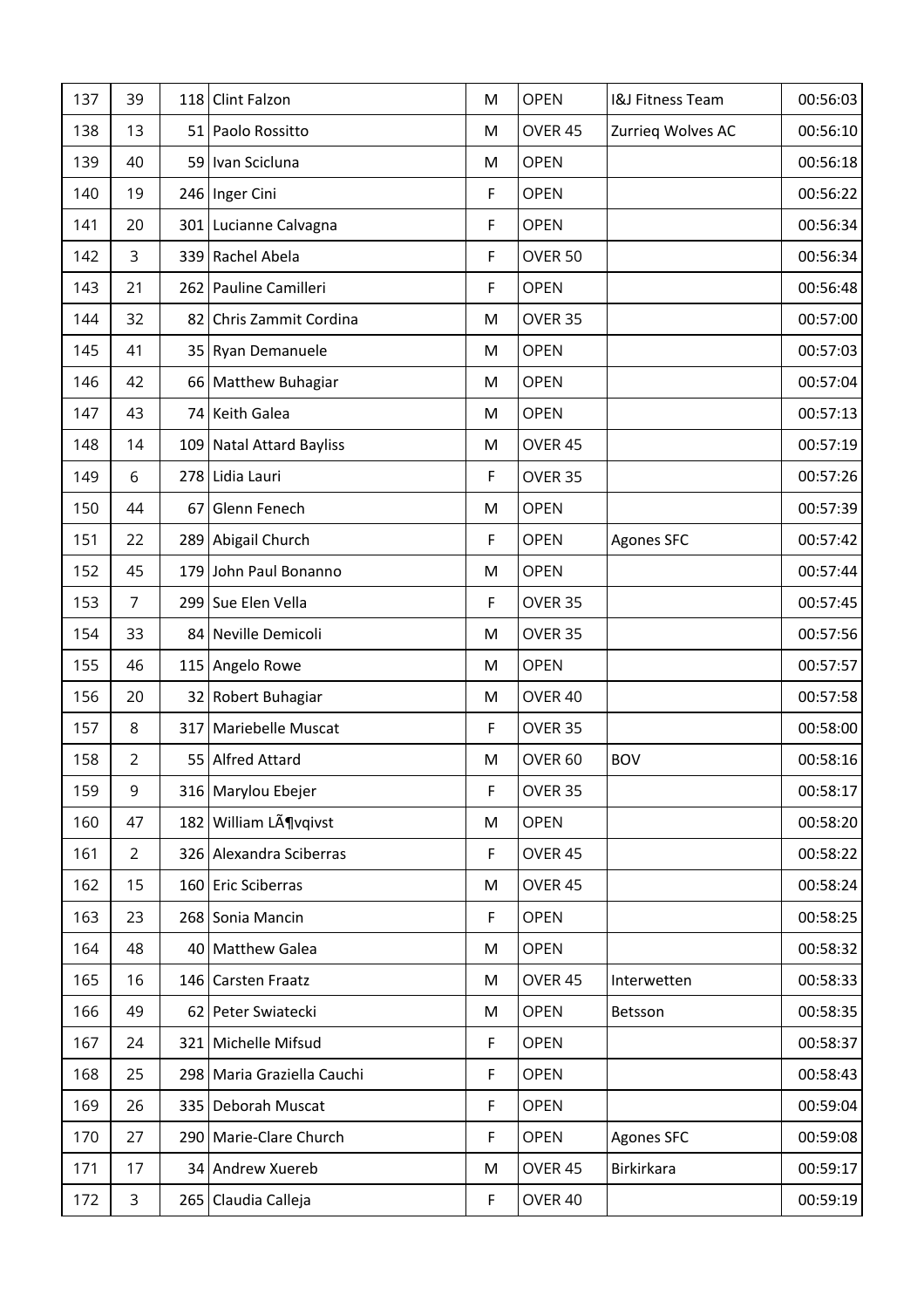| 173 | 21 | 171 Wojciech Deren       | M | OVER 40            | Kocham Wroclaw   | 00:59:19 |
|-----|----|--------------------------|---|--------------------|------------------|----------|
| 174 | 28 | 311 Kirsty Portelli      | F | <b>OPEN</b>        |                  | 00:59:35 |
| 175 | 29 | 303 Sara Zalokar         | F | <b>OPEN</b>        |                  | 00:59:42 |
| 176 | 18 | 76 Joseph Attard         | M | OVER 45            |                  | 01:00:02 |
| 177 | 50 | 23 Christian Attard      | M | <b>OPEN</b>        |                  | 01:00:31 |
| 178 | 51 | 47 Patrik Forsstrom      | M | <b>OPEN</b>        |                  | 01:00:36 |
| 179 | 30 | 307 Cristina Sutton      | F | <b>OPEN</b>        |                  | 01:00:43 |
| 180 | 10 | 336 Lucienne Zammit      | F | OVER 35            |                  | 01:00:49 |
| 181 | 19 | 39 Tim Edwards           | M | OVER 45            |                  | 01:00:51 |
| 182 | 52 | 147 Shaun Caruana        | M | <b>OPEN</b>        |                  | 01:00:59 |
| 183 | 53 | 98 Franco Camilleri      | M | <b>OPEN</b>        |                  | 01:01:01 |
| 184 | 31 | 275 Elisabeth Marki      | F | <b>OPEN</b>        |                  | 01:01:18 |
| 185 | 54 | 64 Chris J Farrugia      | M | <b>OPEN</b>        |                  | 01:01:50 |
| 186 | 34 | 97 Daniel Demicoli       | M | OVER 35            |                  | 01:01:59 |
| 187 | 32 | 322 Stephanie Spiteri    | F | <b>OPEN</b>        |                  | 01:02:09 |
| 188 | 33 | 306   Maria Giulia Pace  | F | <b>OPEN</b>        |                  | 01:02:26 |
| 189 | 11 | 314 Annmarie Cefai       | F | OVER 35            |                  | 01:02:30 |
| 190 | 55 | 172 Kevin Grech          | M | <b>OPEN</b>        |                  | 01:02:47 |
| 191 | 22 | 125 Keith Pillow         | M | OVER 40            |                  | 01:02:52 |
| 192 | 23 | 174 Christopher Higgans  | M | OVER 40            |                  | 01:02:54 |
| 193 | 24 | 175 Albert Muscat        | M | OVER 40            |                  | 01:02:54 |
| 194 | 12 | 287 Mireille Mangion     | F | OVER 35            |                  | 01:03:01 |
| 195 | 4  | 334   Denise Pisani      | F | OVER 40            |                  | 01:03:12 |
| 196 | 3  | 188 Cecil Borda          | M | OVER <sub>60</sub> | St. Patrick's AC | 01:03:20 |
| 197 | 1  | 305 Susan Fenech         | F | OVER 55            |                  | 01:03:40 |
| 198 | 34 | 323 Stephanie Palmier    | F | <b>OPEN</b>        |                  | 01:03:58 |
| 199 | 56 | 131 Edward Cachia Zammit | M | <b>OPEN</b>        |                  | 01:04:10 |
| 200 | 57 | 152 Andre Mallia         | M | <b>OPEN</b>        |                  | 01:04:12 |
| 201 | 35 | 272 Angie Zammit         | F | <b>OPEN</b>        |                  | 01:04:30 |
| 202 | 20 | 122 Simon Borda          | M | OVER 45            |                  | 01:04:49 |
| 203 | 13 | 279 Sarah Power          | F | OVER 35            |                  | 01:05:05 |
| 204 | 36 | 280 Roxane Farrugia      | F | <b>OPEN</b>        |                  | 01:05:12 |
| 205 | 37 | 165 Andrew Sammut        | M | UNDER 20           | Individual       | 01:05:20 |
| 206 | 58 | 156 Mark Demartino       | M | <b>OPEN</b>        |                  | 01:05:32 |
| 207 | 37 | 328 Lenka Racekova       | F | <b>OPEN</b>        |                  | 01:05:51 |
| 208 | 35 | 111 Jean Paul Sammut     | M | OVER 35            | vipergrafix.eu   | 01:06:12 |